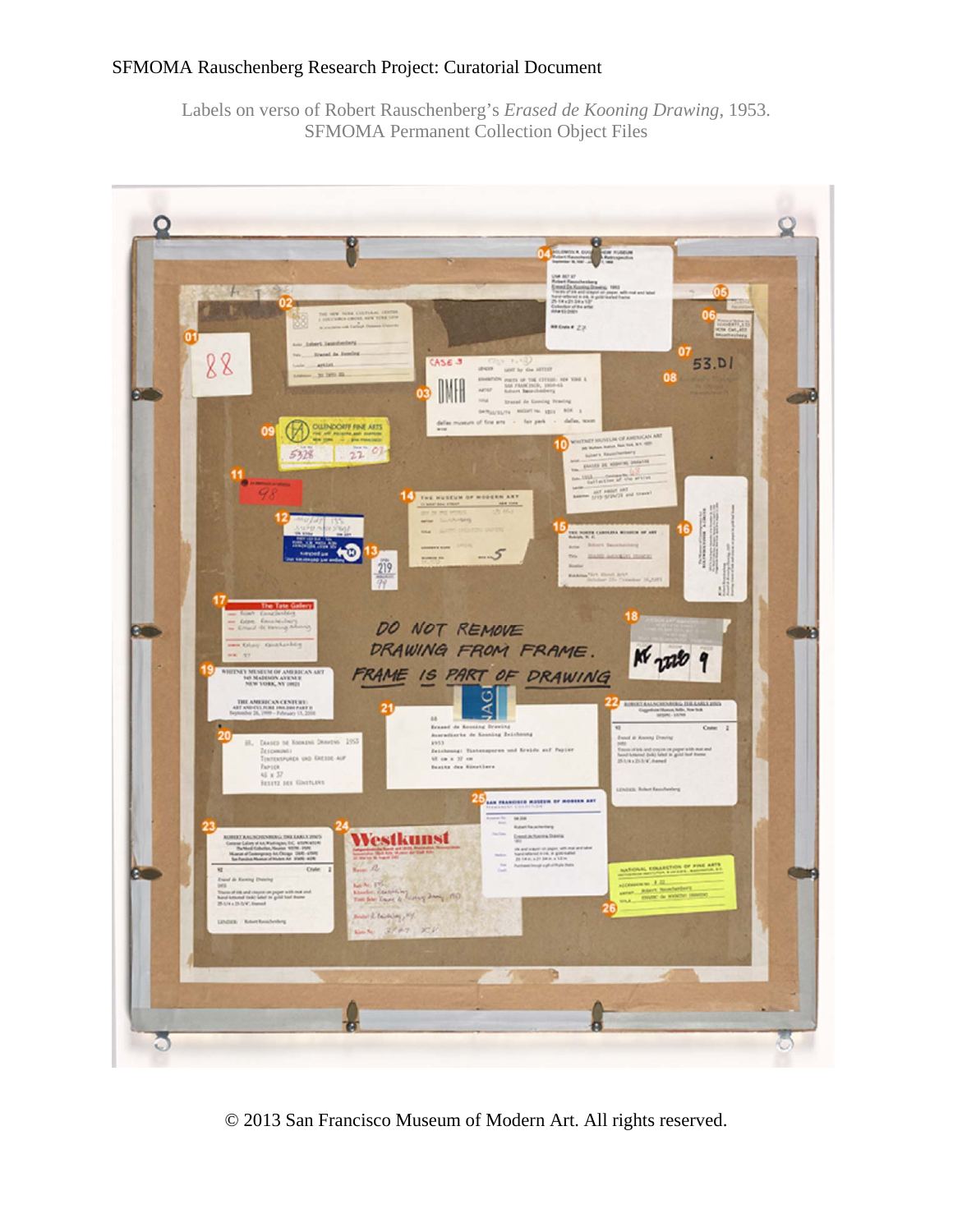Labels on verso of Robert Rauschenberg's *Erased de Kooning Drawing*, 1953. SFMOMA Permanent Collection Object Files

- 1. "88" likely refers to the exhibition: *Rauschenberg: Werke 1950–1980,* Staatliche Kunsthalle, Berlin, March 23–May 4, 1980. Traveled to: Kunsthalle Düsseldorf, Germany, June 6–July 13, 1980; Louisiana Museum for Modern Art, Humlebæk, Denmark, September 20–November 25, 1980; Städelsches Kunstinstitut, Frankfurt, Germany, December 4, 1980–January 18, 1981; Städtische Galerie im Lenbachhaus, Munich, February 4–April 5, 1981; Tate Gallery, London (as Robert Rauschenberg), April 29–June 14, 1981 (on view through May 19, 1981) *Erased de Kooning Drawing* was included in the exhibition catalogue as number 88.
- 2. *3D Into 2D: Drawing for Sculpture*, New York Cultural Center, New York, January 19– March 11, 1973
- 3. *Poets of the Cities New York and San Francisco, 1950–1965*, Dallas Museum of Fine Arts, November 20–December 29\*, 1974 \*Although the label lists a December 31, 1974 end date, the exhibition catalogue and accompanying brochure confirm December 29, 1974.
- 4. *Robert Rauschenberg: A Retrospective,* Solomon R. Guggenheim Museum, New York, September 19, 1997–January 7, 1998
- 5. *Drawing Now*, Museum of Modern Art, New York, January 23–March 9, 1976\* \*Although the label indicates a 1975 exhibition with the number 75.1001, *Erased de Kooning Drawing* was not shown at MoMA between 1968 and 1975; this number likely refers to the 1976 exhibition.
- 6. *Robert Rauschenberg*, National Collection of Fine Arts, Smithsonian Institution, Washington, D.C., October 30, 1976–January 2, 1977. Traveled to: Museum of Modern Art, New York, March 25–May 17, 1977
- 7. 53.D1, Robert Rauschenberg Foundation Registry Number
- 8. *Robert Rauschenberg: Zeichnungen, Gouachen, Collagen: 1949–1979*, Tübingen, Germany: Kunsthalle Tübingen, May 5–June 24, 1979
- 9. Ollendorff Fine Arts shipping label
- 10. *Art about Art*, Whitney Museum of American Art, July 19–September 24, 1978
- 11. *Identità e alterità: figure del corpo 1895–1995,* 47th Biennale di Venezia*,* Palazzo Grassi, Venice, Italy, June 11–October 15, 1995\* \* "98" may be a checklist number.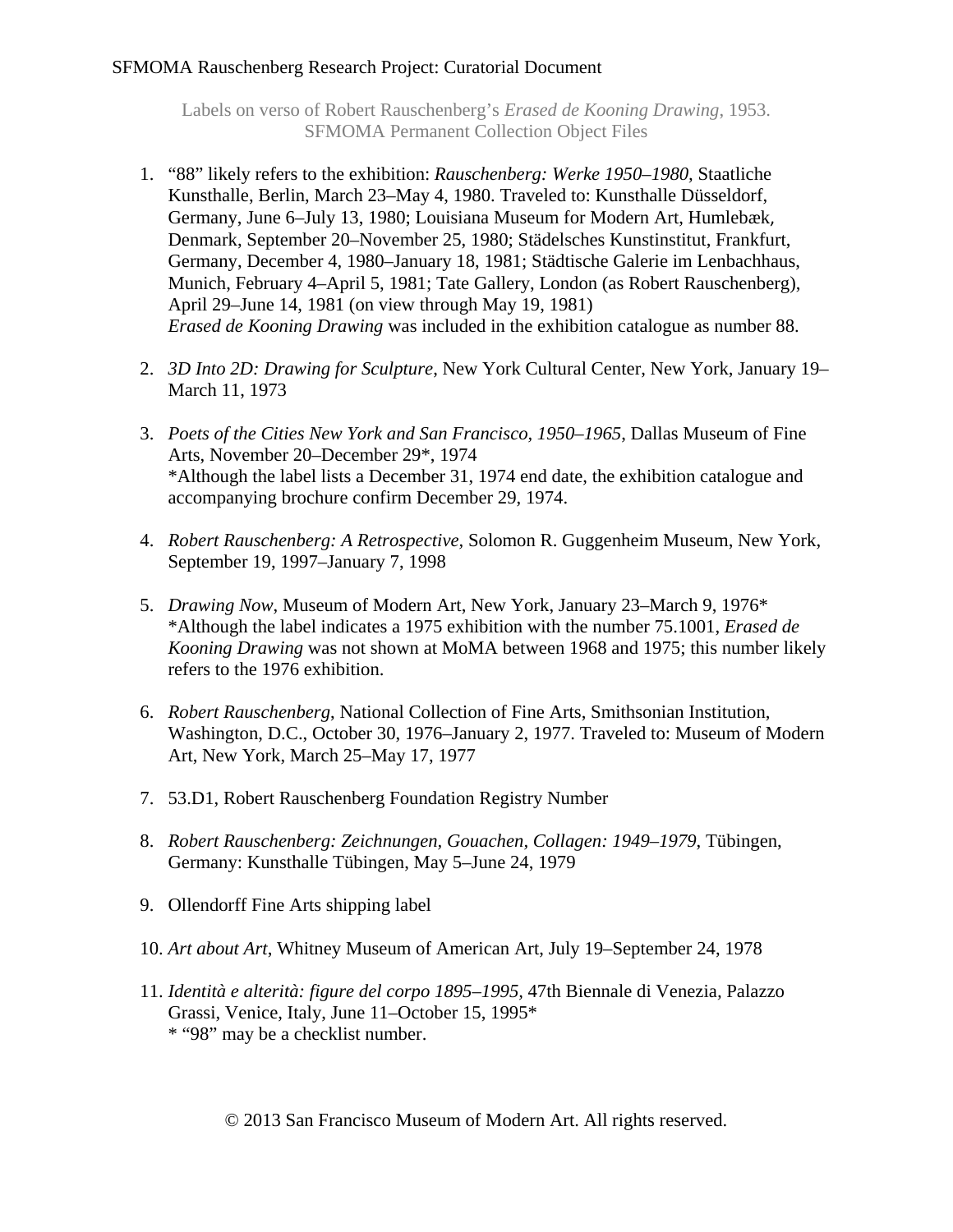Labels on verso of Robert Rauschenberg's *Erased de Kooning Drawing*, 1953. SFMOMA Permanent Collection Object Files

- 12. Hague Art Deliveries, Inc. This label notes that the drawing was returned to Rauschenberg's 381 Lafayette St. Studio.
- 13. This Italian shipping label (work 219, packing 99) likely refers to the exhibition *Identità e alterità: figure del corpo 1895–1995*, 47th Biennale di Venezia, Palazzo Grassi, Venice, Italy, June 11–October 15, 1995.
- 14. *Art in the Mirror*, Museum of Modern Art, New York, November 22, 1966–February 5, 1967
- 15. *Art about Art*, North Carolina Museum of Art, Raleigh, October 22–November 26, 1978
- 16. *Rolywholyover a Circus*, Museum of Contemporary Art, Los Angeles, September 12– November 28, 1993. Traveled to: The Menil Collection, Houston, January 14–April 2\*, 1994; Guggenheim Museum SoHo, New York, April 23–July 31, 1994\*\* \* Although the label lists an April 3, 1994 end date, the exhibition closed on April 2 per documentation from the Menil Collection. \*\*Although the label lists the dates April 29 to August 13, 1994, the Guggenheim Museum SoHo press release #647 confirms the dates listed above.
- 17. Tate Gallery, London (as Robert Rauschenberg), April 29–June 14, 1981 (on view through May 19, 1981\*) \**Erased de Kooning Drawing* left the Tate Gallery exhibition early to be included in *Westkunst: Zeitgenössische Kunst seit 1939*, Rheinhallen KölnMesse (organized by Museen der Stadt Köln) Cologne, Germany, May 30–August 16, 1981.
- 18. Judson Art Warehouse storage label
- 19. *The American Century: Art and Culture 1900–2000, Part II, 1950–2000*, Whitney Museum of American Art, New York, September 26, 1999–February 13, 2000
- 20. *Rauschenberg: Werke 1950–1980,* Staatliche Kunsthalle, Berlin, March 23–May 4, 1980. Traveled to: Kunsthalle Düsseldorf, Germany, June 6–July 13, 1980; Louisiana Museum for Modern Art, Humlebaek, Copenhagen, September 20–November 25, 1980; Städelsches Kunstinstitut, Frankfurt, Germany, December 4, 1980–January 18, 1981; Städtische Galerie im Lenbachhaus, Munich, February 4–April 5, 1981 (cat. no. 88)
- 21. *Rauschenberg: Werke 1950–1980,* Staatliche Kunsthalle, Berlin, March 23–May 4, 1980. Traveled to: Kunsthalle Düsseldorf, Germany, June 6–July 13, 1980; Louisiana Museum for Modern Art, Humlebæk, Denmark, September 20–November 25, 1980; Städelsches Kunstinstitut, Frankfurt, Germany, December 4, 1980–January 18, 1981; Städtische Galerie im Lenbachhaus, Munich, February 4–April 5, 1981 (cat. no. 88)